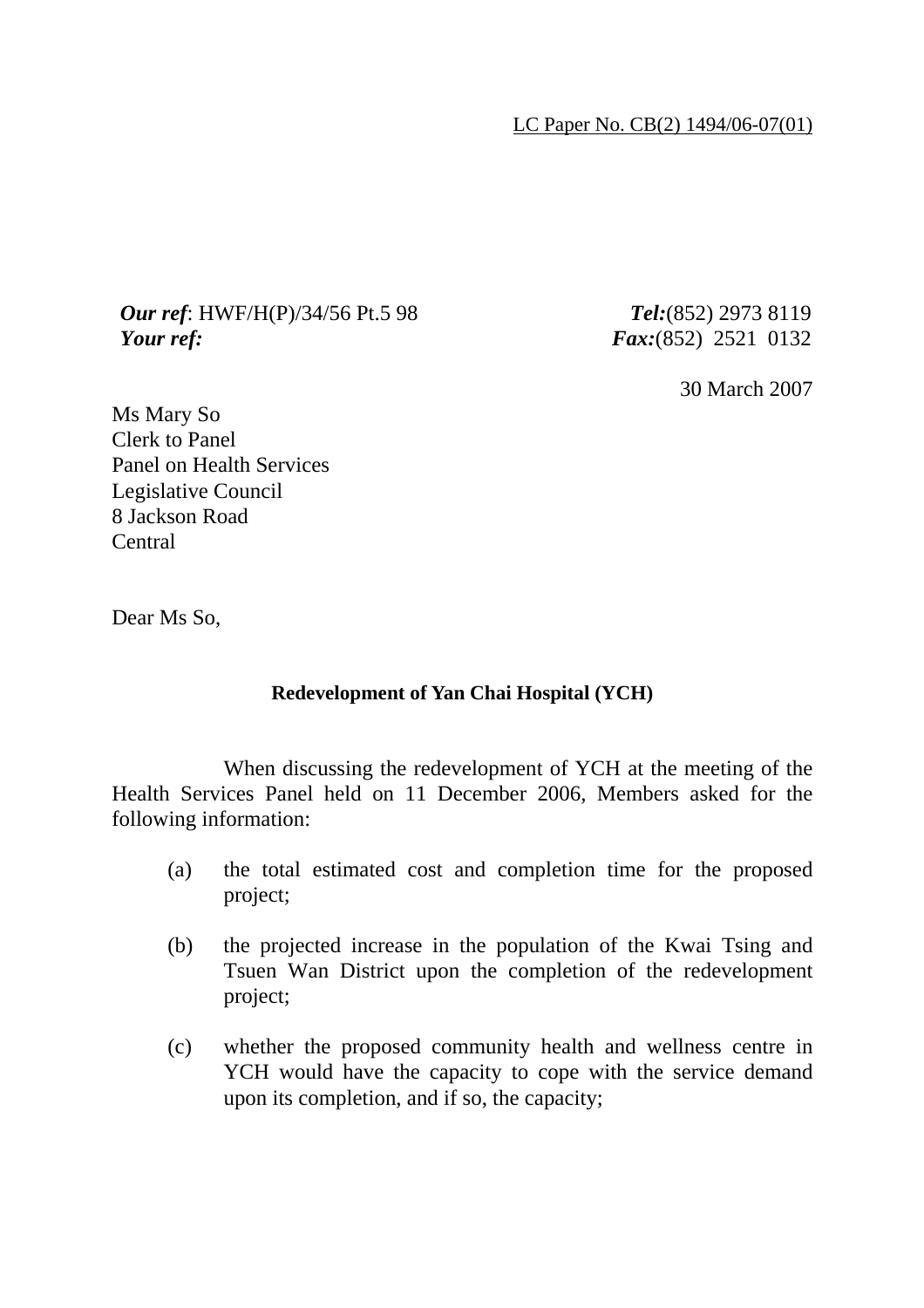- (d) the total gross floor area of the new community health and wellness centre, as opposed to that of the existing four hospital blocks earmarked for development;
- (e) the feasibility of shortening the completion time for the redevelopment project; and
- (f) the utilisation rate of obstetrics and gynaecology service at the Princess Margaret Hospital.

Members also asked the Administration to convey members' suggestion about introducing obstetrics and gynaecology service at YCH to the Hospital Authority (HA) for consideration.

## The redevelopment project (response to (a) to (e))

 The total estimated cost for the proposed redevelopment project is about \$420 million. According to the current schedule, the new community health and wellness centre will be completed by 2012 to reprovision the existing clinical services while the whole redevelopment project will be completed by 2014. Upon appointing the professional consultants for the preparatory works, the HA will explore with the consultants on the feasibility of shortening the completion time for the redevelopment project.

 The total floor area of the existing Blocks C, D, E and F of YCH is about 20,000  $m^2$ . While the exact floor area of the new community health and wellness centre can only be determined after completion of the detailed design, the capacity of the General Practice Clinic and Specialist Outpatient Clinic at YCH is targeted to be enhanced to 74,000 and 210,000 attendance respectively per year after completion of the redevelopment project. The enhanced capacity at YCH will be able to meet the demand for the population of Kwai Tsing and Tsuen Wan District, which, according to Census and Statistics Department's projection, is expected to increase from about 811,900 in 2006 to 815,000 in 2014.

## Obstetrics and gynaecology services (response to (f))

 The clustering arrangement of the HA enables the provision of a full range of comprehensive health care services to meet the health care needs of the community. The hospitals within a cluster differ in term of role delineation and service provision which would enhance operational efficiency and service quality.